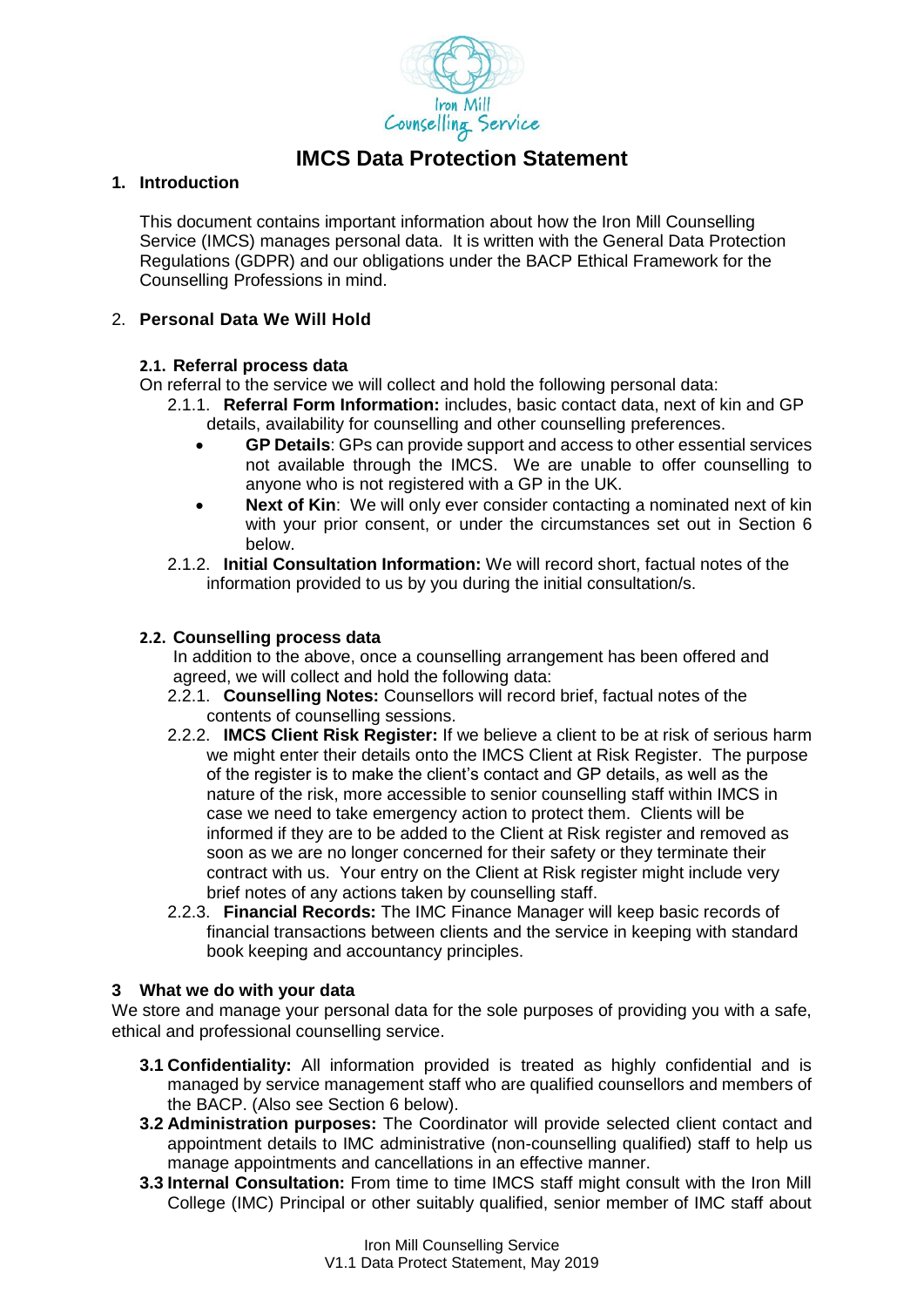how to manage particular issues raised by a potential client during their referral or a client during therapy. The Principal is also granted unrestricted access to records in case of emergency.

**3.4 Allocation to a Counsellor:** When allocating a new referral to a therapist the Coordinator will share: the person's first / preferred name; a summary of their reasons for seeking counselling and any other information deemed necessary for the counsellor to work safely with them.

# **4. Destroying and Deleting Personal Client Data**

- **4.1.** If a person withdraws from the service before being allocated to a counsellor we will:
	- delete / destroy their Initial Consultation Information with immediate effect
	- retain their Referral Form Information for a period of three years with a brief record of the reasons for withdrawing.
	- After three years we will delete / destroy this data and we will no longer hold any information relating to that person unless agreed otherwise in writing with the person, or if we are required to retain it for legal reasons.
- **4.2.** When a client reaches the end of their therapy we will:
	- remove their personal Information from systems for managing appointments and cancellations with immediate effect.
	- Remove their details from the Client Risk Register (if applicable.)
	- retain Referral Form Information, Initial Consultation Information and Counselling Notes for a period of three years from the end of their counselling, after which time it will be permanently deleted.
	- retain any signed contracts and consents for a period of seven years after which time they will be securely destroyed.

**4.3.** Exceptions to the above may be made if:

- agreed in writing with you
- if required for legal reasons.

## **5. Supervision**

All IMCS counsellors are required by their professional body to see a supervisor on a regular basis. A supervisor is an independent, experienced counsellor who provides support and guidance to their supervisees to help them work in the best interest of their clients.

In addition to their individual supervision, all IMCS counsellors attend group supervision with a small group of other counsellors from the service and a supervisor contracted by Iron Mill College.

Counsellors will discuss details of their clients' therapy in supervision however they will not usually disclose their client's identity. In the unlikely event that a client's identity becomes known to a supervisor or other group supervisee they have the same ethical, professional and contractual obligation to protect client confidentiality as the client's own counsellor and other service personnel.

Supervisors do not have access to client records.

## **6. Breaking Confidentiality**

Protecting confidentiality is a priority for the IMCS, but there are circumstances under which we will consider breaking confidentiality. By this we mean sharing information about you, possibly without your prior consent, with another person or organisation outside of those directly involved in the management and administration of the IMCS. Any decision to break confidentiality will usually be taken by the IMC Principal and IMCS management staff together. In making the difficult decision about whether to break confidentiality we will consider our legal and ethical obligations. We will only consider breaking confidentiality under the following circumstances: